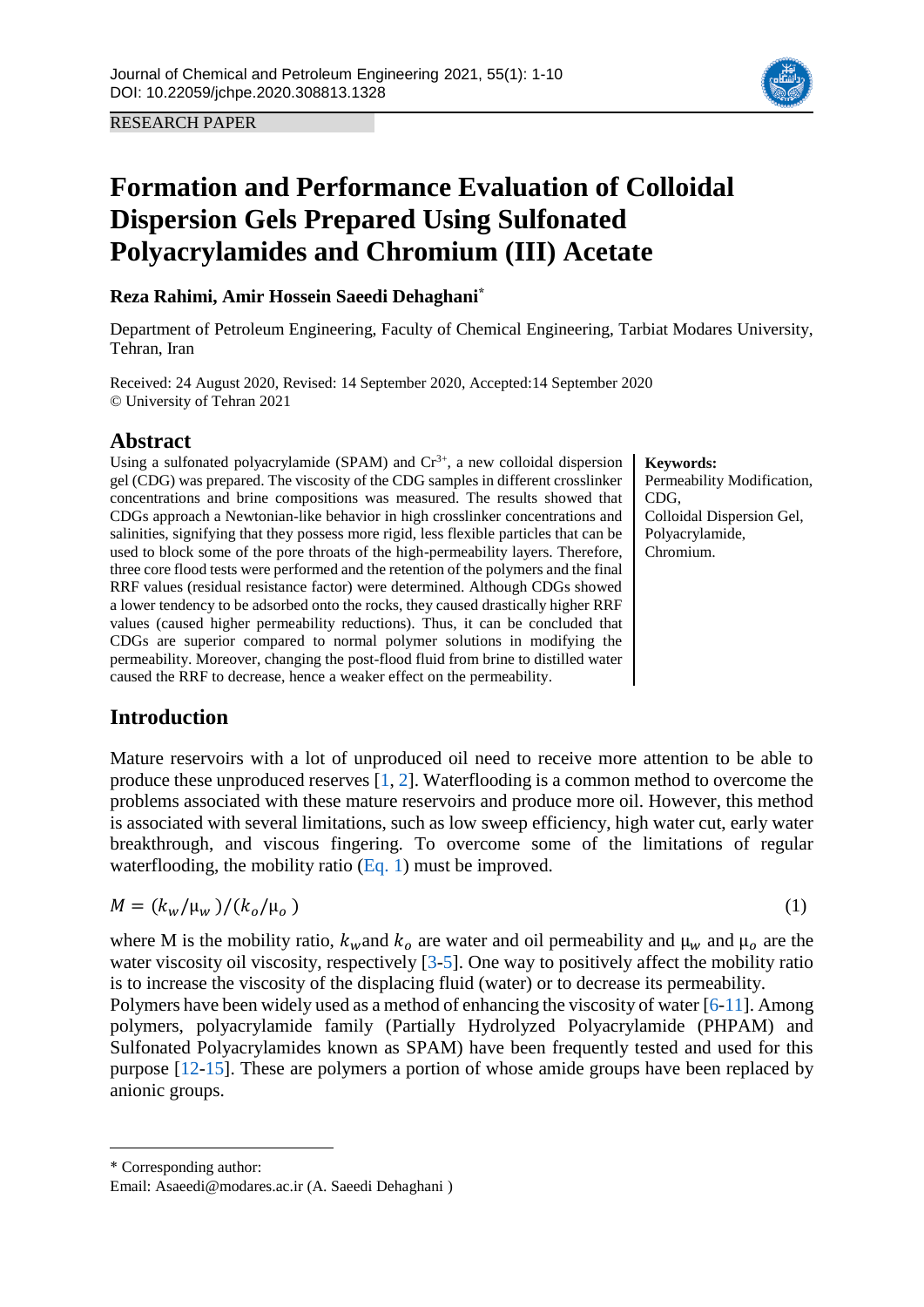A more novel approach to address the shortcomings of regular waterflooding is to use colloidal dispersion gels (CDGs) [\[16,](#page-8-8) [17\]](#page-9-0). Colloidal dispersion gels are formed when the polymer and crosslinker concentrations are sufficiently low that no 3D structure is formed and most of the crosslinkings are intramolecular-the crosslinker (multivalent cation) links different anionic sites of the polymer to each other [\[18\]](#page-9-1). This causes the formerly straightly-aligned molecules of the polymer to form polymer coils that are more rigid and smaller than the normal polymers.

This property can be used to modify water flow in reservoirs by lowering the permeability of high-permeability streaks and thus diverting the flow towards layers with less permeability. As discussed by Wang et al., CDGs can alter the permeability of the rocks due to both adsorptions onto the rock surface and blockage of the pore throats[\[19\]](#page-9-2).

To the best of our knowledge, only a few researchers have studied the performance of colloidal dispersion gels in reducing the permeability of the high-permeability layers at the core scale. Wang et al. studied the permeability reduction caused by CDGs that were prepared using HPAM and  $Al^{3+}$ . According to their results, the weak gels prepared using the aforementioned materials are highly more effective in reducing the permeability of the rock than normal HPAM solutions[\[19\]](#page-9-2). This can be attributed to the ability of the gel particles to block the pore throats. Spildo et al. studied the retention of CDGs prepared with HPAM and  $Al^{3+}$  in sandstone cores. They reported somewhat mixed results, as in some cases the polymer solutions showed higher retention, while in others CDGs showed higher retention values. Moreover, they did not report any data on the permeability reductions caused by CDG or polymer solution[\[20\]](#page-9-3). Therefore, no direct conclusion can be drawn from their results to relate retention to the residual resistance factor or RRF (The permeability of the rock before the polymer/CDG flood to its permeability after the polymer/CDG flood).

Given that there are not enough quantitative studies on both the permeability reduction capacity and retention of a single CDG type, there is still controversy on the mechanism that CDGs reduce permeability. Furthermore, while there is a study on the CDG formation using Sulfonated polyacrylamides<sup>[\[18\]](#page-9-1)</sup>, no flow performance test has been conducted on the performance of CDGs that are formed using SPAM. Therefore, in this study, a sulfonated polyacrylamide was selected and used to prepare CDG samples. The viscosity of the samples in different shear rates, crosslinker to polymer ratios (CPR), and different brine compositions were measured. For the first time, a series of core flood experiments was conducted to evaluate the SPAM-CDG retention and its capacity to lower the permeability.

### **Materials and Methods**

#### **Materials**

The polymer used in this study is a sulfonated polyacrylamide (AN 125) with a molecular weight of 8 million Daltons and a sulfonation degree equal to 25% [\[21\]](#page-9-4) supplied by SNF Floerger. The crosslinker, Chromium (III) acetate hydroxide, was purchased from Sigma-Aldrich.

Four different salts, including NaCl, KCl, CaCl<sub>2</sub> and MgCl<sub>2</sub> were used to prepare the electrolytes in this research. All salts were of analytical grades and were purchased from Merck.

To study the retention and the permeability reduction capacity of the samples, three sandstone cores from the same formation with similar porosity and permeability values were used. The properties of the core samples are listed in [Table 1.](#page-1-0)

<span id="page-1-0"></span>

| Core | Length (cm) | Diameter (cm) | Porosity $(\% )$ | Permeability (md) |
|------|-------------|---------------|------------------|-------------------|
|      |             |               | .19              | 459               |
|      | 10          | ر. ر          | J.19             |                   |
|      |             | ن ر           | ∪.∠              | 443               |

**Table 1.** Properties of the cores used in this study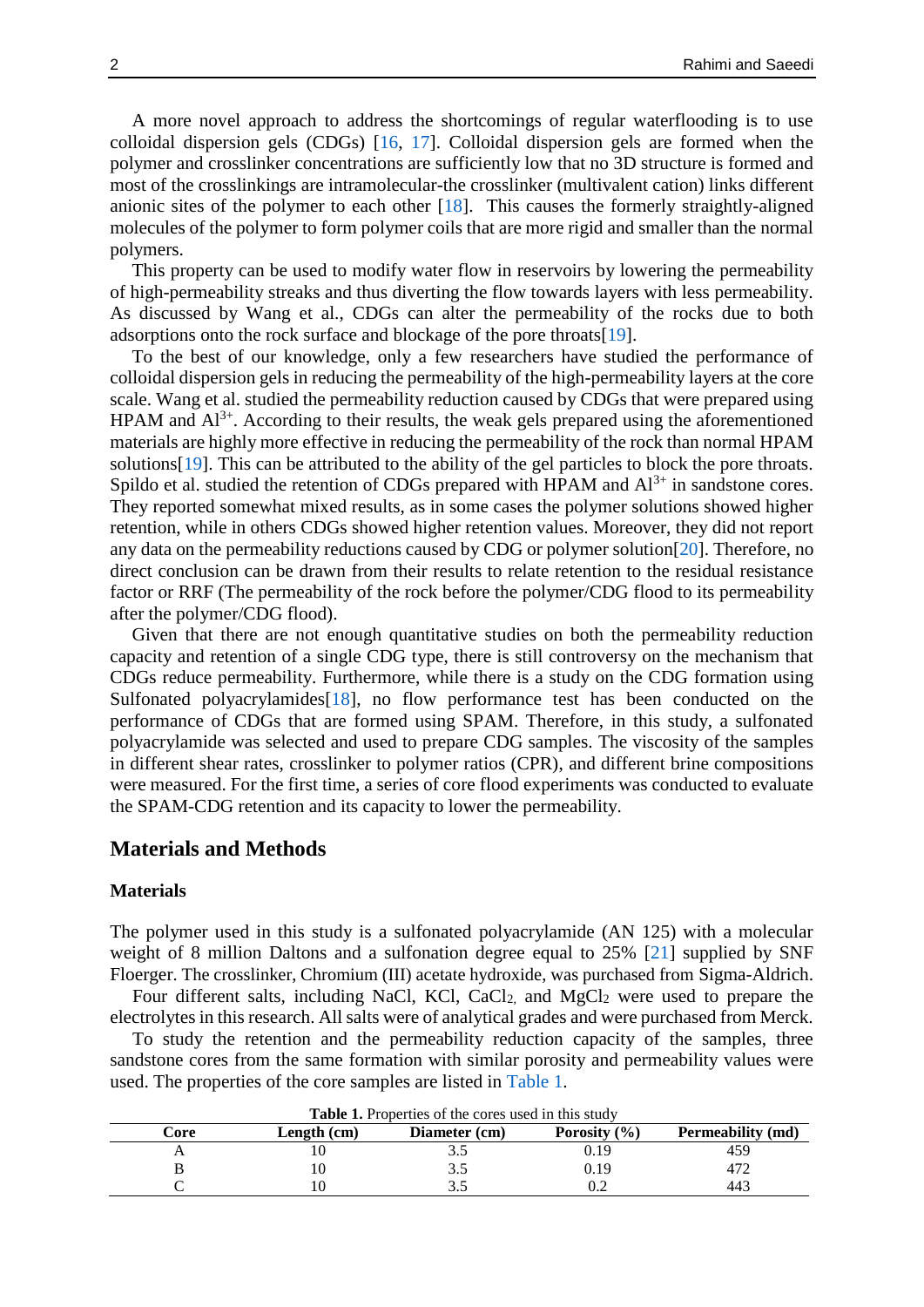#### **Methods**

#### *Sample preparation*

First, a stock sample with a polymer concentration of 5000 ppm was prepared and stored for further use in preparing the polymer and CDG samples with the required concentrations (by diluting). The solution was stirred using a stirrer at 100 RPM for 48 hours. The 48 hours were selected since after 48 hours, the polymer solutions seemed completely clear and homogenous.

Separately, a 1000-ppm cross-linker  $(Cr^{3+})$  solution was prepared to be used in the CDG solutions. This was done because the chromium concentration in the CDG samples was extremely low (43 and 65 ppm) and using the powdered form of the crosslinker to prepare the final samples in a single step might cause significant experimental errors because of the errors in weighing the negligible amount of crosslinker.

Ultimately, the required amount of these stock solutions, crosslinker, and polymer stock solutions, were mixed with the required amount of distilled water and salts to prepare the final CDG or polymer solutions with the required compositions. The samples were stirred at 100 RPM for two hours and then were placed in an oven at 60ºC for four days to allow the crosslinking reactions to occur. [Table 2](#page-2-0) lists all the samples prepared and used in this study and their respective polymer, crosslinker, and salt concentrations. The last column shows the values of the fitted power-law equation parameters for the samples.

<span id="page-2-0"></span>

| <b>Sample</b>  | Polymer conc.<br>(ppm) | <b>CPR</b> | <b>Salt content</b> | <b>Power-law parameters</b> |       |
|----------------|------------------------|------------|---------------------|-----------------------------|-------|
|                |                        |            |                     | $k$ (Pa.s <sup>n</sup> )    | n     |
|                | 1300                   | 0          |                     | 0.452                       | 0.449 |
| 2              | 1300                   | 1/30       |                     | 0.2527                      | 0.487 |
| 3              | 1300                   | 1/20       |                     | 0.1457                      | 0.538 |
| $\overline{4}$ | 1300                   | 1/30       | 5000 ppm NaCl       |                             | ۰     |
| 5              | 1300                   | 1/30       | 5000 ppm KCl        |                             |       |
| 6              | 1300                   | 1/30       | 5000 ppm $CaCl2$    |                             |       |
|                | 1300                   | 1/30       | 5000 ppm $MgCl2$    |                             |       |

#### *Viscosity measurement*

A rheometer (Anton Paar QC viscometer, Austria) was utilized to determine the apparent viscosity of the samples in different shear rates. The CC42 spindle, which is proper for lowviscosity polymer solutions, was used in this study. A circulator capable of maintaining the temperature was coupled with the rheometer to test the viscosities at 25 ºC temperatures. All the viscosity measurements were conducted at 25 ºC and atmospheric pressure.

#### *Retention and permeability reduction*

As mentioned in the materials section, three sandstone cores with almost similar permeability values were used in this study.

The following steps were performed to determine the retention of polymers and the RRF caused by the polymer and CDG samples.

First, the cores were placed in a core holder and then two pore volumes of the 5000-ppm of NaCl solution were injected into the cores with a rate of 0.3 ml/min. At the end of this step, the differential pressure was recorded and known as  $dP_1$ . Second, two cylinders were filled with brine and the proper preformed polymer solution (either CDG or normal polymer solution). Then, the cores were flooded using two pore volumes of CDG or polymer solutions. Afterward, in the third step, the cores were flooded by three pore volumes of the post-injection fluid (brine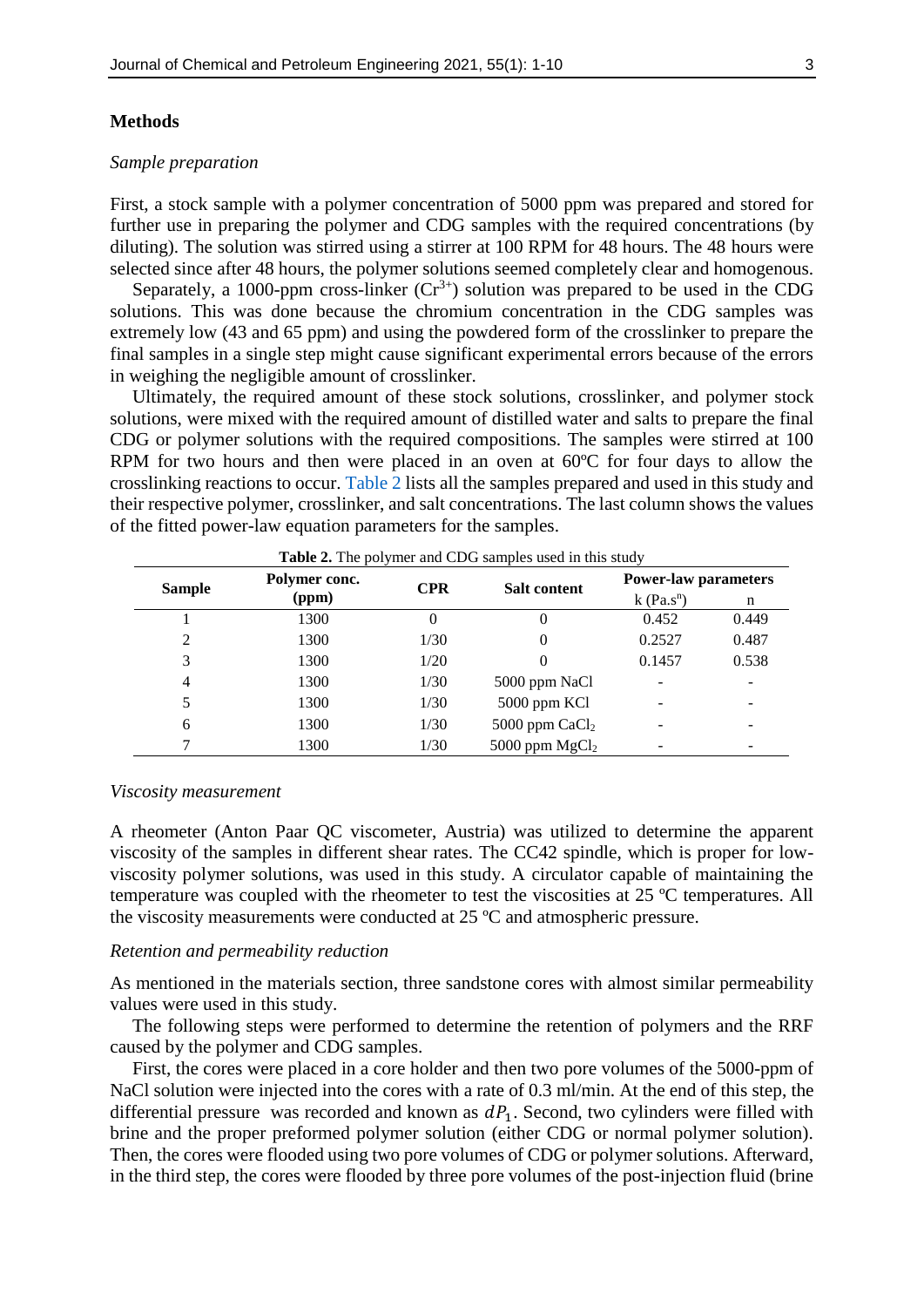or distilled water). At the end of this step, the differential pressure is recorded and known as  $dP_2$ .

At the end of the process, the effluent solution's polymer concentration was measured and the adsorbed amount of the polymer was calculated by subtracting the effluent polymer from the injected amount.

To determine RRF, [Eq.](#page-3-0) 2 can be used.

<span id="page-3-0"></span> $RRF = dP_2/dP_1$  (2)

 $dP_2$  and  $dP_1$  are described above.

*Polymer concentration measurement*

In this study, the UV-Vis method, a trusted method [\[22,](#page-9-5) [23\]](#page-9-6), was used to measure the concentration of the polymer in the effluent solution[\[30](#page-9-7)[,31\]](#page-9-8). Agilent Cary 60 Spectrophotometer (Agilent Technologies, Santa Clara, CA, USA) is utilized in this research.

### **Results and Discussion**

#### **CDG formation**

To be certain of the formation of CDG, a thorough literature review was performed to understand whether CDGs are formed using AN 125 and chromium (III) acetate or not. Alvand et al. used AN 125 and chromium acetate (the same material used in this study) to prepare CDG solutions. The formation of CDG was confirmed in their study using DLS, SEM, and viscosity measurements over time [\[18\]](#page-9-1). As Fig. 1 demonstrates, the viscosity of Sample 2 decreases with time, which is indicative of the formation of colloidal dispersion gel. This is also confirmed by other researchers, too, as they suggest that the reduction in viscosity after adding the crosslinker signifies the occurrence of intramolecular crosslinking reactions and thus the formation of CDG [\[10,](#page-8-9) [24\]](#page-9-9). One may argue that the reduction in the viscosity might be partly due to the thermal degradation of the polymer molecules (the samples were placed in an oven at 60 ºC for four days). Nonetheless, as other researchers have mentioned, SPAM solutions are almost not affected by the thermal degradation up to 120 ºC [\[25\]](#page-9-10); therefore, the reduction in viscosity after adding the crosslinker is solely due to the formation of intramolecular bonds. It is also worth mentioning that the apparent viscosity of the CDG samples did not experience any significant reduction after four days, so all he samples were tested after being in a 60ºC oven for four days.



**Fig. 1.** Apparent viscosity of Sample 3 Vs time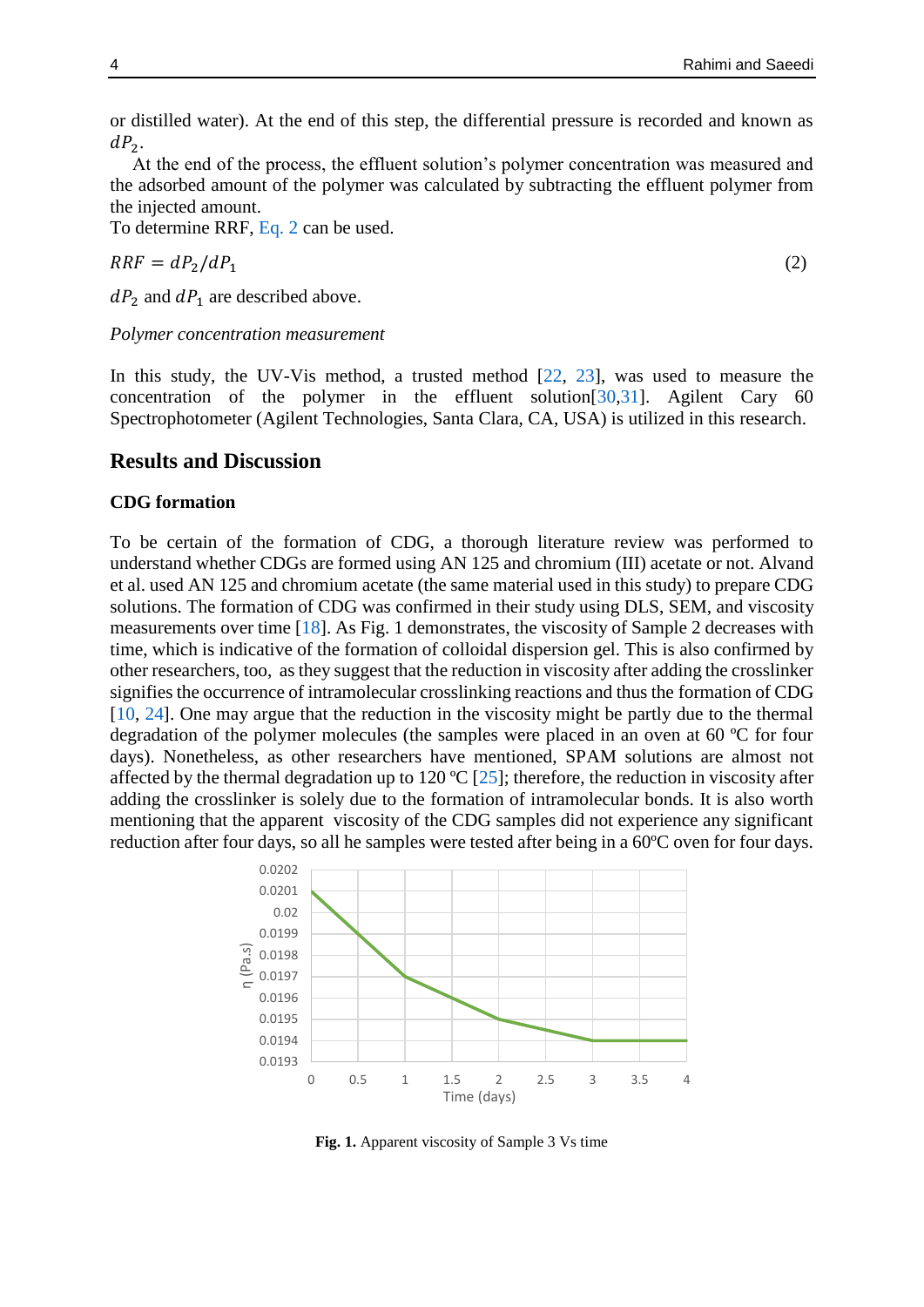#### **Viscosity**

Different polymer and CDG samples with different polymer concentrations, CPR and salinities were prepared and their apparent viscosities were measured versus shear rate (see [Table 2\)](#page-2-0). These samples are used to study the effect of CPR and salinity on the apparent viscosity of CDG samples prepared using AN125 and chromium (III) acetate hydroxide. The viscosity data for the samples were fitted to the modified form of the power-law equation [\(Eq.](#page-4-0) 5) and their respective k and *n* values are listed in [Table 2.](#page-2-0) [Eq.](#page-4-0) 5 is derived by combining the power-law equation [Eqs.](#page-4-0) 3 and [4.](#page-4-0)

<span id="page-4-0"></span>
$$
\tau = k\gamma^n \tag{3}
$$

$$
\tau = \eta \gamma \tag{4}
$$

$$
\eta = k\gamma^{n-1} \tag{5}
$$

where  $\tau$ , k,  $\gamma$  and  $n$  are shear stress (Pa), flow consistency index (Pa.s<sup>n</sup>), shear rate (s<sup>-1</sup>) and the flow behavior index (dimensionless), respectively.



**Fig. 2.** Apparent viscosity Vs shear rate for Sample 1, Sample 2 and Sample 3 at 25 ºC

#### *Effect of CPR*

In this part of the study, the effect of CPR is discussed. Fig. 2 demonstrates the apparent viscosity of Sample 1, Sample 2 and Sample 3 which have different crosslinker:polymer ratios. As the graph suggests, the viscosity of CDG decreases when CPR increases. This is thought to be due to the intramolecular crosslinking reactions that occur in the solution. The more the crosslinking reactions occurring in the solution, the smaller the colloidal particles of CDG become and the lower the viscosity becomes[\[10,](#page-8-9) [18\]](#page-9-1). The power-law equation's parameters for these three CDG and polymer samples are calculated and listed in [Table 2.](#page-2-0) As the  $n$  values and the shape of the graphs in Fig. 2 suggest, adding crosslinkers to the polymer solutions causes the overall behavior of the solution to approach a Newtonian-like fluid behavior (the viscosity changes less with shear rate). This is thought to be due to the fact that the higher the rate of intramolecular reactions is, the more rigid the final formed particles are [\[26\]](#page-9-11), and thus they are less prone to changing viscosity when the shear rate changes.

#### *Effect of salt type*

Wang et al. reported that the higher the concentration of the electrolytes in a CDG solution, the higher the tendency of the polymer clews to curl and thus the higher the probability of intra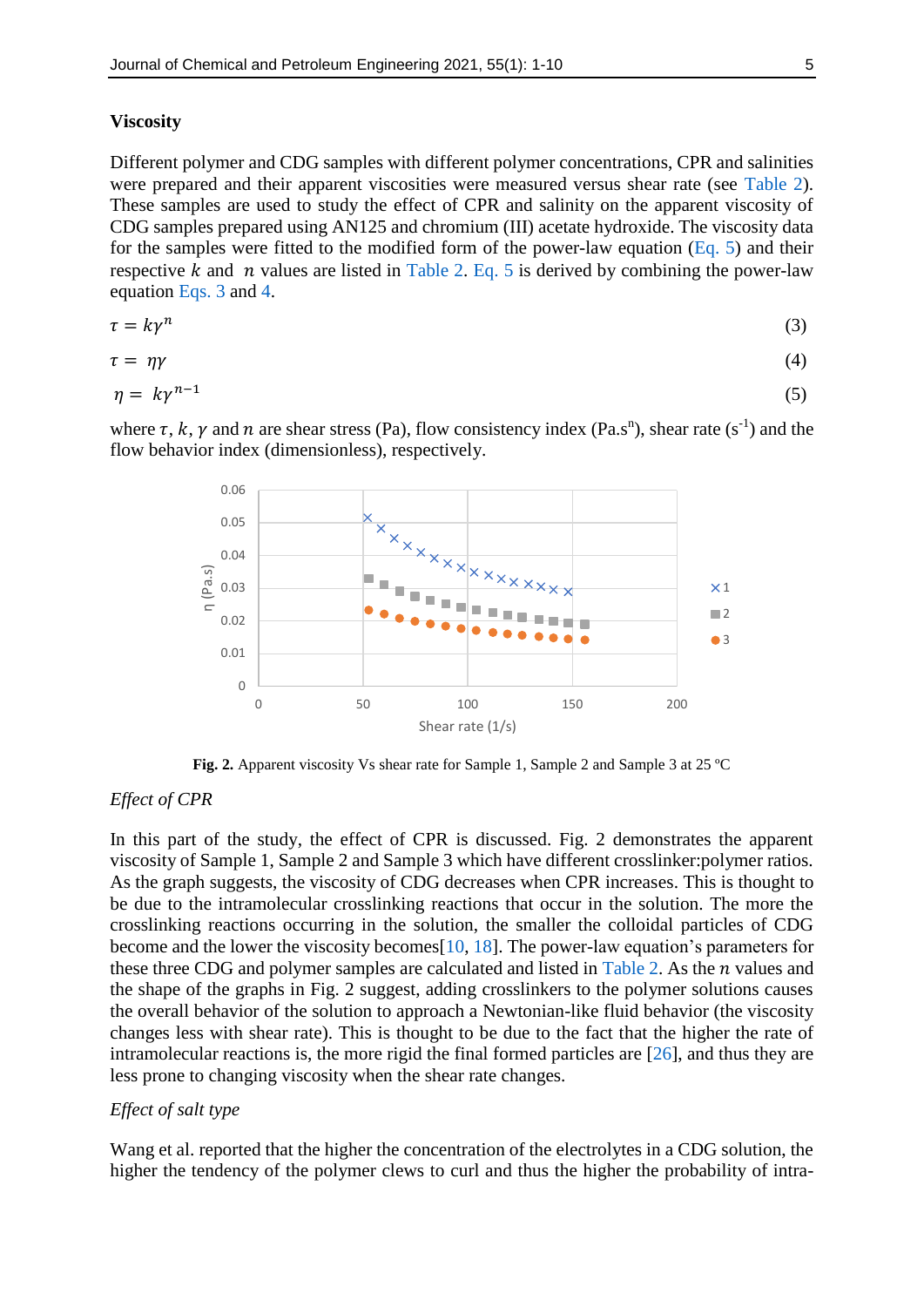molecular reactions [\[19\]](#page-9-2), which are beneficial in lowering the permeability of the rock (will be discussed further in the paper). With this in mind, the effect of different salts on the crosslinking reactions was studied through viscometry. Four different salts, including NaCl, KCl, CaCl<sub>2</sub> and MgCl<sup>2</sup> were used to study the effect of salts on the stability of the CDG samples prepared using AN 125 and Chromium (III) acetate hydroxide. Two monovalent and two divalent cations were used to determine the relative effect of the cation type on the apparent viscosity and stability of CDG. All the samples in this part were prepared using 5000-ppm electrolytes. Fig. 3 demonstrates the apparent viscosity of the CDG samples prepared using different salts.



**Fig. 3.** Effect of salts on the viscosity of CDGs (1300/30/5000) at 25 ºC

As shown in Fig. 3, adding salts to CDG samples decreases the viscosity (compare the viscosity values with those of Sample 3). As reported in the literature, increasing the salinity of a polymer solution leads to a decrease in its apparent viscosity[\[27\]](#page-9-7). The polymer macromolecules present in partially hydrolyzed polyacrylamide solutions start to change to polymer coils after a certain salinity (coiling equals the shrinkage of the molecules) [\[28\]](#page-9-8). The aforementioned phenomenon can also occur in SPAM solutions. The lowest to the highest reduction in the viscosity of the CDG samples is caused by NaCl, KCl, MgCl2, and CaCl2. Divalent ions show higher capacities in reducing the viscosity of the solution, as they produce a stronger electrolyte when dissolved in water with similar concentrations.

It is worth mentioning that in the salinity range of our experiments, the CDG samples have almost lost most of their viscosity, as their viscosities are closer to water (0.001 Pa.s) than they are to the pure polymer solution's viscosity.

#### *Permeability reduction*

The first part of this study (CDG viscosity) suggests that CDG samples are inferior to the normal solutions because of their extremely lower viscosities. However, the viscosity of the displacing fluid is only one of the factors affecting the overall oil recovery factor in a flooding process. Although there has not been comprehensive research on the ability of CDGs formed using SPAM and  $Cr^{3+}$  in permeability modification, samples of CDG produced by HPAM and  $Al^{3+}$ have been reported superior to polymer solutions in reducing the permeability of the porous media[\[19\]](#page-9-2). Causing this reduction, CDGs can modify the flow profile so that the injected water penetrates the streaks with lower permeability, too. Therefore, they can cause an increased overall oil recovery factor by lowering the permeability of high permeability streaks. In this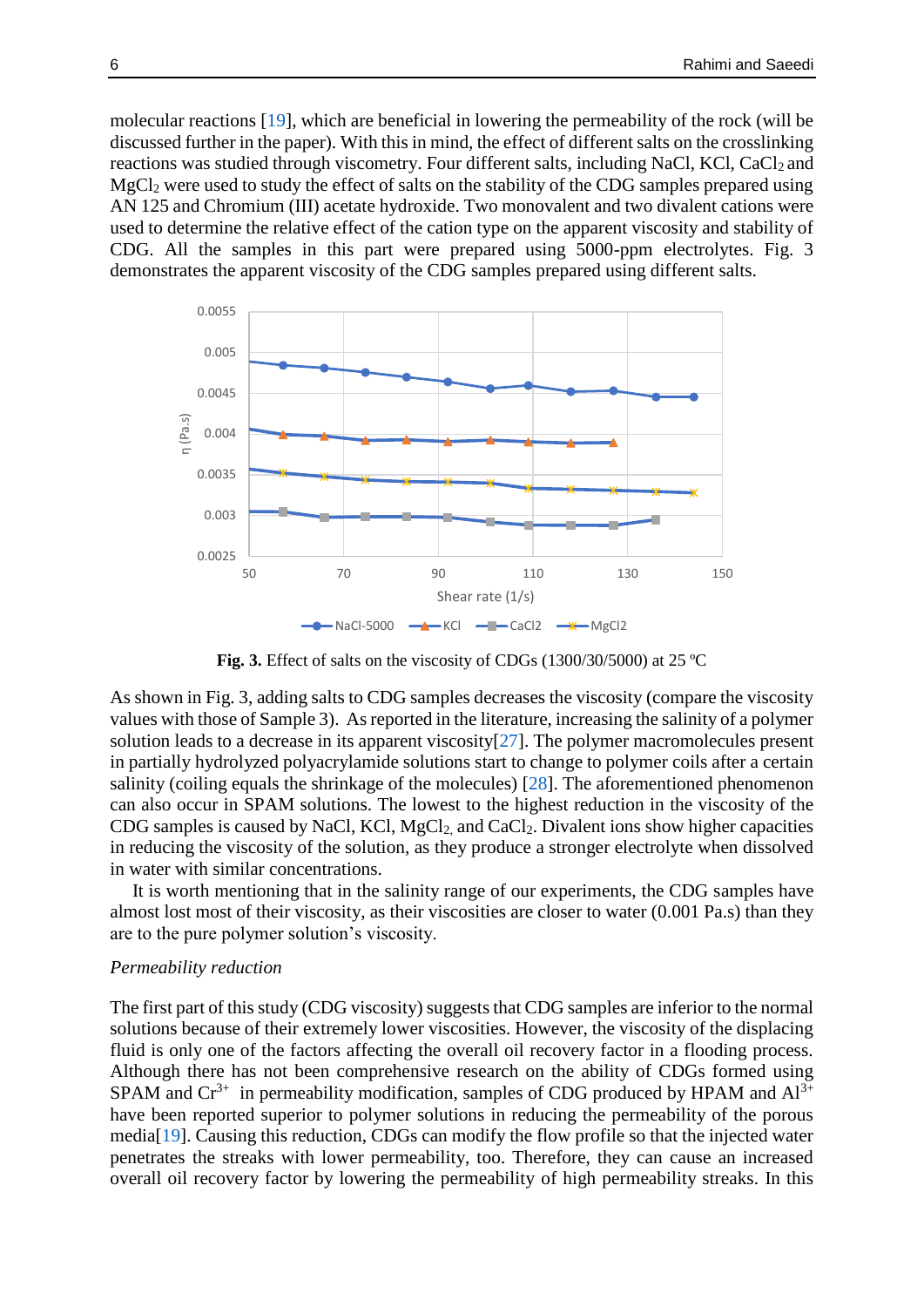<span id="page-6-0"></span>

| <b>Table 3.</b> The core flooding experiments and their respective information |      |                      |                           |  |  |  |
|--------------------------------------------------------------------------------|------|----------------------|---------------------------|--|--|--|
| <b>Experiment</b>                                                              | Core | <b>Solution used</b> | Post-flooding<br>solution |  |  |  |
| AN 125                                                                         | A    | Sample 1 (polymer)   | Brine-5000 ppm NaCl       |  |  |  |
| CDG.                                                                           | B    | Sample 2 (CDG)       | Brine-5000 ppm NaCl       |  |  |  |
| CDG-distilled                                                                  | C    | Sample 2 (CDG)       | Distilled water           |  |  |  |

part of the study, three different cores with nearly the same permeability and porosity were used to determine the polymer retention and the RRF. [Table 3](#page-6-0) lists the flood tests performed in this study with details about the type of the injected fluids.

**Table 3.** The core flooding experiments and their respective information

Three different samples were used as the flooding agents. Fig. 4 demonstrates the retention of the polymers (normal polymer particles or CDG particles) in the three experiments. In two of the experiments, CDG was the flooding agent in the second step (CDG and CDG-distilled in the graph). It must be noticed that in CDG, the post-flooding fluid is the same electrolyte as the electrolyte with which the CDG sample was prepared, while in the case of CDG-distilled, the post-flooding fluid was distilled water. This was performed to study the effect of the electrolyte on the retention and permeability reduction of the samples. As Fig. 4 shows, there is not a noticeable difference between the retention of CDG and AN 125. However, AN 125 shows slightly greater retention. This is also reported by Spildo et al., for CDGs prepared using HPAM and  $Al^{3+}$  [\[20\]](#page-9-3). This is thought to be partly due to the availability of more negative sites in the case of normal polymer solutions in comparison to CDG samples (in CDGs, some of the sites are crosslinked to  $Cr^{3+}$  cations). The negative sites of the polymers can enter interactions with the clay surfaces and adsorb onto them, while in CDGs, fewer available negative sites for these types of interactions exist, hence the lower retention of CDG[\[20\]](#page-9-3).





The calculated RRF values of both samples are plotted in Fig. 5. According to Fig. 5, although the retention of the CDG sample is less than that of the polymer solution, the CDG is highly capable of reducing the permeability of the rock, while the RRF value for the polymer solution is only 2.12. This observation confirms the hypothesis that the rigidity of the particles plays a major role in lowering the permeability of the rock. Although previous studies showed that the hydrodynamic diameter of CDG particles is lower than polymer solutions[\[10,](#page-8-9) [18\]](#page-9-1), their more Newtonian-like behavior suggests that they are more rigid than normal polymer solutions.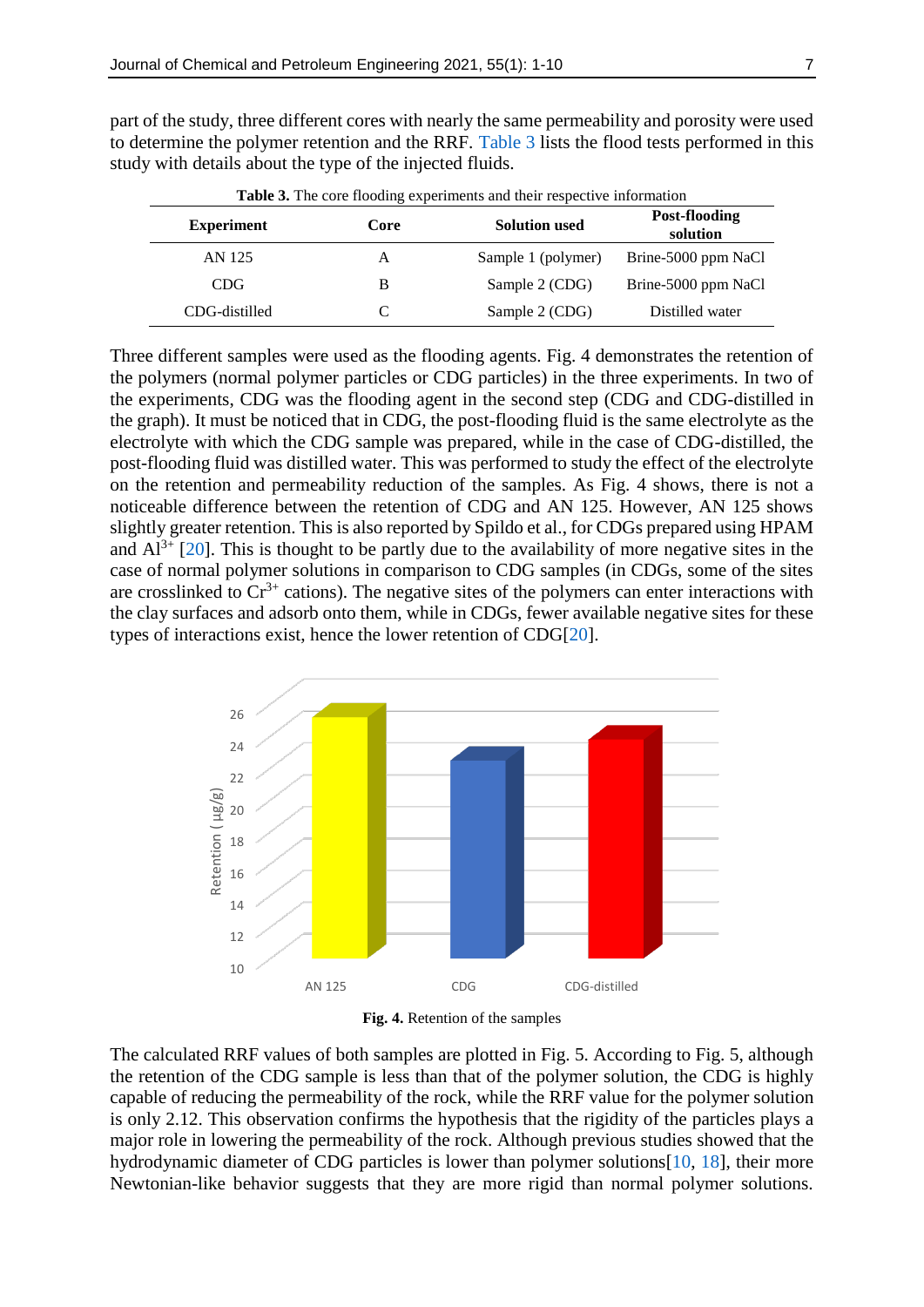Therefore, these particles do not deform or stretch when exposed to high shear rates at pore throats and can block some of the pores, while most of the retention of normal polymer solutions is caused by their adsorption onto the surface of the rock, not by blocking the pore throats. This causes the superiority of the CDG samples concerning the normal polymer solutions in improving the flood.



**Fig. 5.** RRF for CDG and polymer solution

Another observation made in this study was the fact the changing the post-flooding fluid can cause differences in the final RRF. As evidenced in Fig. 5, changing the post-flood fluid from the 5000-ppm NaCl solution to distilled water caused the overall retention to increase and the RRF to slightly decrease. This can be contributed to the desorption of some of the cations  $(Cr^{3+})$ or Na<sup>+</sup>) engaging with the negative sites of the CDG particles. As the distilled water is injected into the core, the overall ionic strength of the CDG solution in the rock decreases, and the thermodynamic balance in the aqueous solution is disturbed. Therefore, some of the cations are desorbed into the solution and a new thermodynamic equilibrium is held. This desorption, causes the polymer coils to slightly expand and to have more available negative sites to enter interactions with the clay surfaces. Therefore, the adsorption of the polymer increases. However, this increased adsorption does not increase the overall RRF, as the newly expanded particles are less rigid and thus can pass through some of the pore throats.

## **Conclusion**

A study was conducted on the formation and performance of colloidal dispersion gels prepared with sulfonated polyacrylamides and  $Cr^{3+}$ . The study is divided into two different parts: viscometry and flow performance tests.

The results suggest that CDGs can be successfully prepared using the aforementioned materials. Moreover, the viscosity of the CDG decreases with increased concentrations of the crosslinker and salts. This increase in concentrations causes the CDG samples to approach a more Newtonian-like state, which can be indicative of the fact that their particles become more rigid and therefore less susceptible to shear rates. Therefore, although they lack the high efficiency of normal polymer solutions in mobility improvement, their more rigid particles can be used to block some of the pore throats in the rock, hence reducing the permeability of highpermeability streaks. Given this, three different core floods were performed. The results showed that although CDGs have less retention in rocks compared to normal polymer solutions, they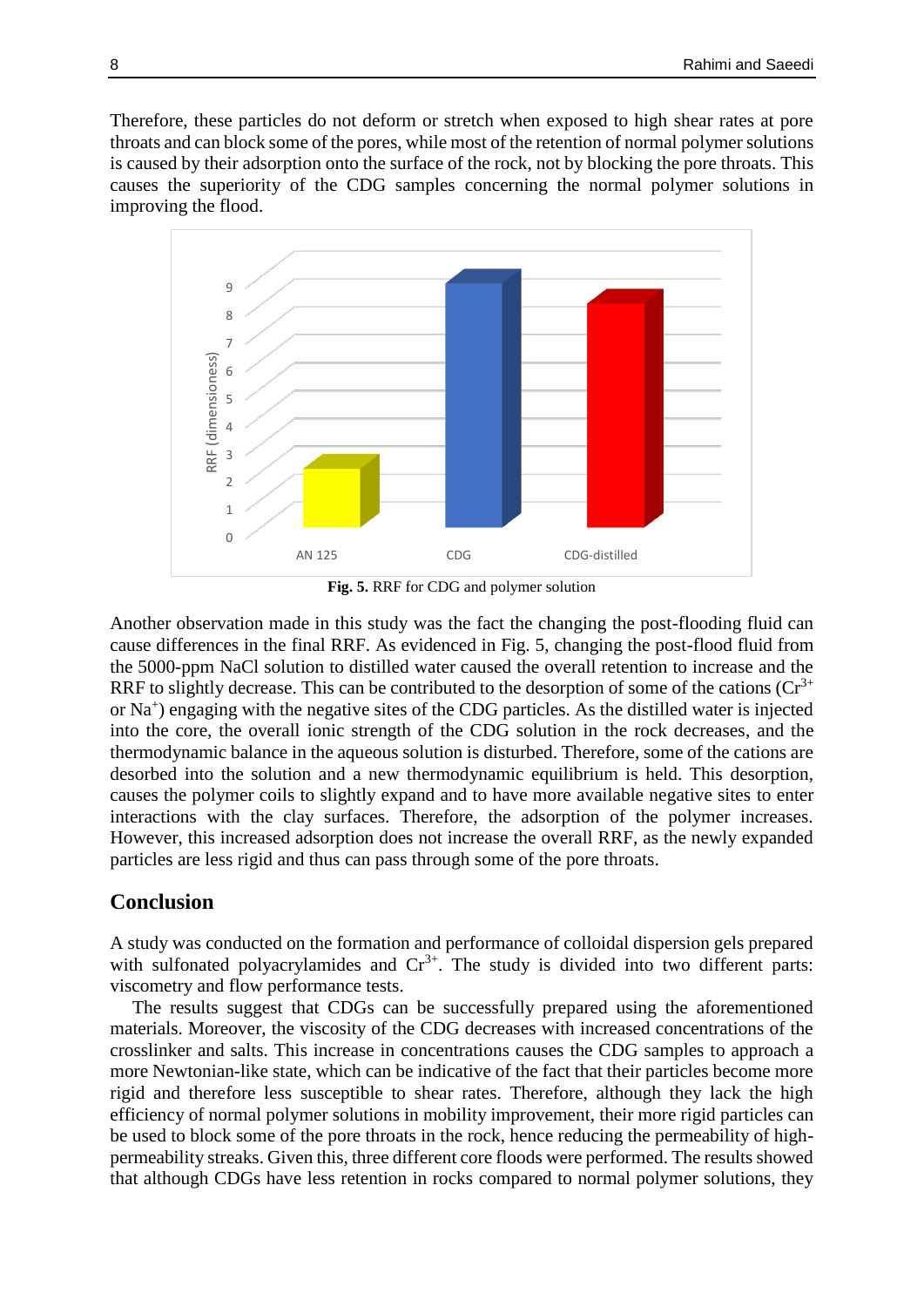exhibit much better performance in lowering the permeability of the rocks by blocking some of the pore throats. Also, the composition of the post-food fluid is important. Changing the postflood fluid from 5000-ppm NaCl solution to distilled water reduced the overall RRF of the CDG and slightly increased its retention.

# **References**

- <span id="page-8-0"></span>[1] Parshall J. Mature Fields hold big expansion opportunity. Journal of Petroleum Technology. 2012 Oct 1;64(10):52-8.
- <span id="page-8-1"></span>[2] Saghafi HR, Naderifar A, Gerami S, Emadi MA. Improvement in thermo‐chemical stability of nanocomposite preformed particle gels for conformance control in harsh oil reservoir conditions. The Canadian Journal of Chemical Engineering. 2016 Oct;94(10):1880-90.
- <span id="page-8-2"></span>[3] Craig FF. The reservoir engineering aspects of waterflooding. New York: HL Doherty Memorial Fund of AIME; 1971.
- [4] Needham RB, Doe PH. Polymer flooding review. Journal of Petroleum Technology. 1987 Dec 1;39(12):1-503.
- <span id="page-8-3"></span>[5] Yu H, Pan K, Li S, Guo H, He Y, Xu Y, Zhang T, Du S, Cheng S. Well testing interpretation method and application in triple‐layer reservoirs by polymer flooding: Bohrloch Auslegungsmethode und Anwendung in dreilagigen Reservoirs durch Polymerflutung. Materialwissenschaft und Werkstofftechnik. 2015 Nov;46(11):1133-41.
- <span id="page-8-4"></span>[6] Wang YY, Dai YH, Zhang L, Luo L, Chu YP, Zhao S, Li MZ, Wang EJ, Yu JY. Hydrophobically modified associating polyacrylamide solutions: Relaxation processes and dilational properties at the oil− water interface. Macromolecules. 2004 Apr 20;37(8):2930-7.
- [7] Hou J, Liu Z, Zhang S, Yang J. The role of viscoelasticity of alkali/surfactant/polymer solutions in enhanced oil recovery. Journal of Petroleum Science and Engineering. 2005 Jun 30;47(3- 4):219-35.
- [8] Zolfaghari R, Katbab AA, Nabavizadeh J, Tabasi RY, Nejad MH. Preparation and characterization of nanocomposite hydrogels based on polyacrylamide for enhanced oil recovery applications. Journal of applied polymer science. 2006 May 5;100(3):2096-103.
- [9] Shaikh S, Ali SA, Hamad EZ, Abu‐Sharkh BF. Synthesis and solution properties of poly (acrylamide-styrene) block copolymers with high hydrophobic content. Polymer Engineering  $\&$ Science. 1999 Oct;39(10):1962-8.
- <span id="page-8-9"></span>[10] Bjørsvik M, Høiland H, Skauge A. Formation of colloidal dispersion gels from aqueous polyacrylamide solutions. Colloids and Surfaces A: Physicochemical and Engineering Aspects. 2008 Mar 20;317(1-3):504-11.
- <span id="page-8-5"></span>[11] Ashrafizadeh M, SA AR, Sadeghnejad S. Enhanced polymer flooding using a novel nano‐scale smart polymer: Experimental investigation. The Canadian Journal of Chemical Engineering. 2017 Nov;95(11):2168-75.
- <span id="page-8-6"></span>[12] Reichenbach-Klinke R, Langlotz B, Wenzke B, Spindler C, Brodt G. Associative copolymer with favorable properties for the application in polymer flooding. InSPE International Symposium on Oilfield Chemistry 2011 Jan 1. Society of Petroleum Engineers.
- [13] R. Reichenbach-Klinke, B. Langlotz, C. Spindler, B. Wenzke, Novel Associative Copolymer with Favorable Properties in Polymer Flooding Applications, IOR 2011-16th European Symposium on Improved Oil Recovery, 2011.
- [14] Li F, Zhu WX, Yu DZ, Song H, Wang KL. Rheological properties and enhanced oil recovery performance of a novel sulfonate polyacrylamide. Journal of Macromolecular Science, Part A. 2018 Jun 3;55(6):449-54.
- <span id="page-8-7"></span>[15] Azamifard A, Bashiri G, Gerami S, Hemmati-Sarapardeh A. On the evaluation of Alkaline-Surfactant‐Polymer flooding in a field scale: Screening, modelling, and optimization. The Canadian Journal of Chemical Engineering. 2017 Aug;95(8):1615-25.
- <span id="page-8-8"></span>[16] Norman C, Turner BO, Romero JL, Centeno GA, Muruaga E. A review of over 100 polymer gel injection well conformance treatments in Argentina and Venezuela: Design, field implementation and evaluation. InInternational Oil Conference and Exhibition in Mexico 2006 Jan 1. Society of Petroleum Engineers.